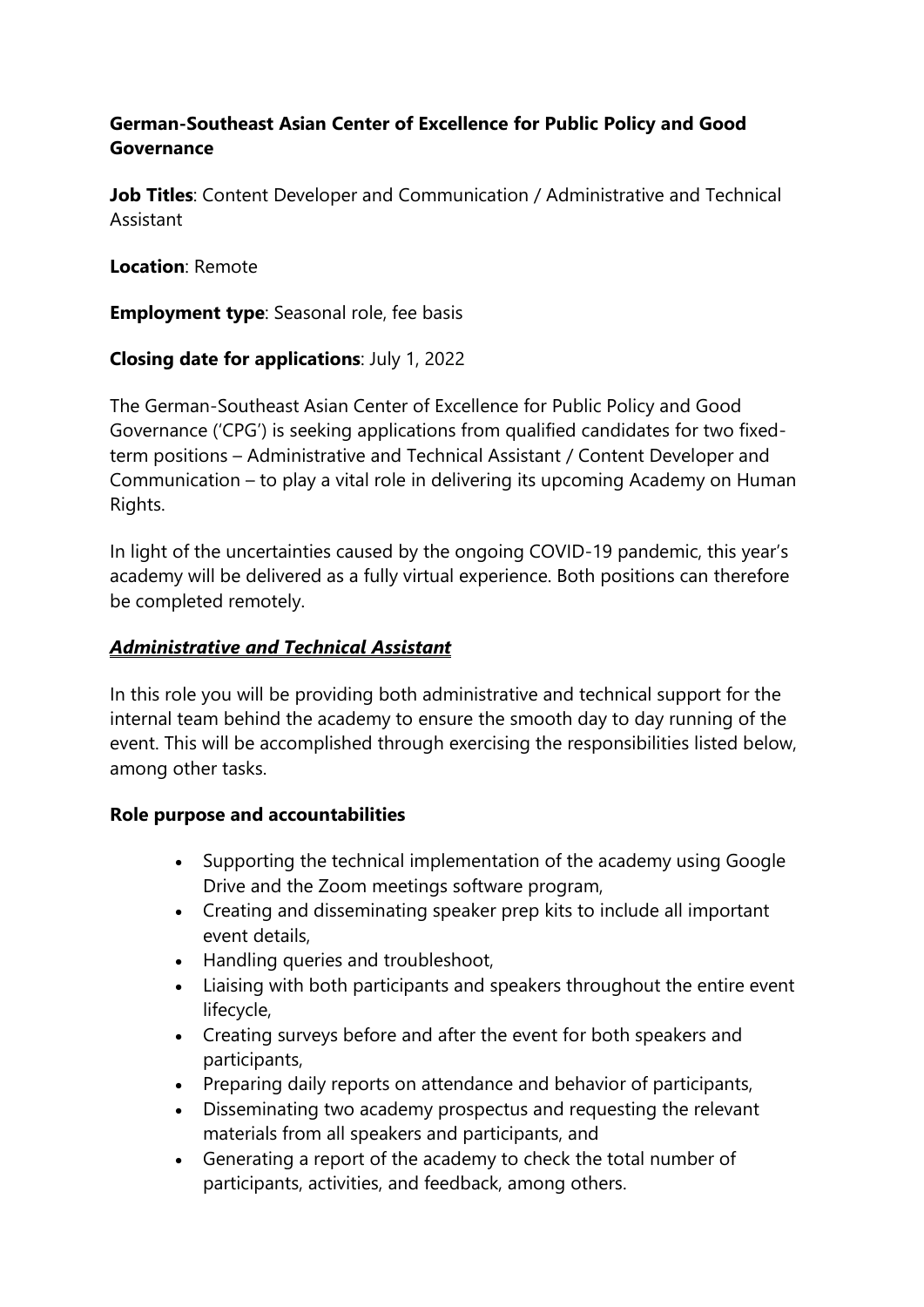# *Content Developer and Communication*

In collaboration with the internal team behind the academy, you will assist in the promotion of the event, as well as the production of content for CPG's website and social media handles.

#### **Role purpose and accountabilities**

- Advertising the academy with relevant target groups across various regions and through different media channels, including social media, and university departments,
- Content creation for social media and website, including the production of short interviews with relevant speakers and participants,
- Creation of two academy prospectus comprising all relevant information on the event, including an overview of speakers and participants, a time schedule, and reading material for each teaching module, and
- Producing daily reports of the academy's proceedings to be published on CPG's website and social media handles.

# **Experience, skills and qualifications**

# Essential

- Fluent in written and spoken English,
- Ability to manage competing priorities and meet tight deadlines,
- Strong organizational skills,
- Enjoys working as part of a team, and
- Accuracy and attention to detail.

# Desirable

- Previous experience of event production,
- Previous experience in digital content creation (Content Developer and Communication), and
- A background or proven interest in law studies, or a general understanding of the subject matter.

# **Workload and remuneration**

Both positions are expected to comply with completions dates that span the period from today to the end of August. However, please note that attendance of all teaching days of the academy (August 16 through August 26) is a mandatory requirement.

The *Administrative and Technical Assistant* position will be paid an honorarium of THB 27,000.00.